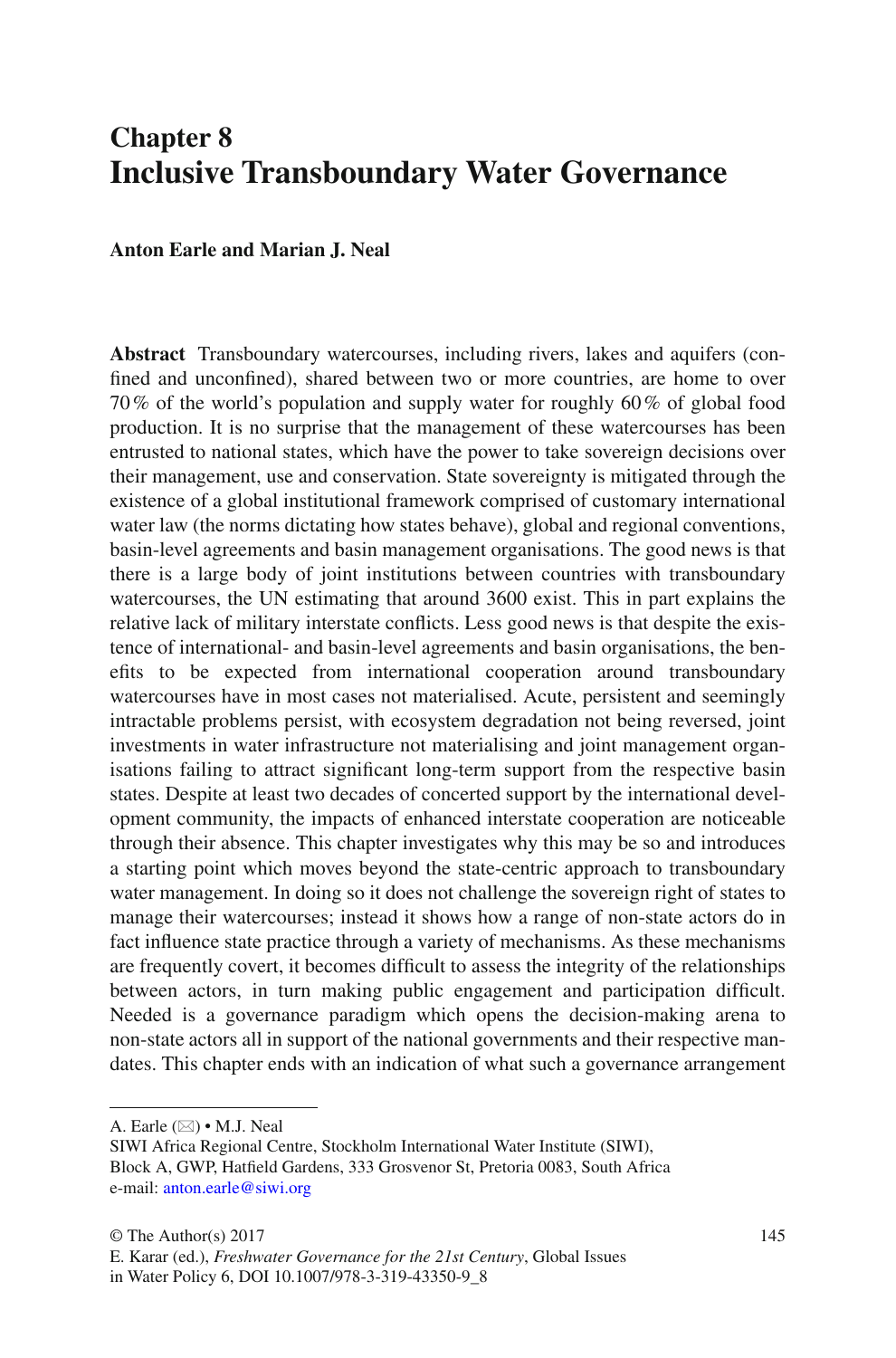would look like across the four success factors identified in the preface of this book: science- informed decision-making, investments in appropriate infrastructure, development of skills and talent and the water use behaviour of stakeholders.

 **Keywords** Transboundary water management • Customary international law • Cooperation • Justice • Governance frameworks

## **8.1 Introduction**

 The UN Human Development Report of 2006, which focuses on water issues, concludes that the "scarcity at the heart of the global water crisis is rooted in power, poverty and inequality, not in physical availability" (UNDP [2006](#page-13-0): 2). In essence this is a crisis of governance. This message is echoed by a range of international organisations (UNDP 2006; UNESCO 2008; UNEP 2009; UN-Water 2008; Jacobsen et al. 2013; World Bank 2013).

 Lacking are effective organisations and institutions for the sustainable development and management of the world's water resources (Bigas 2012). This ineffectiveness manifests itself in the poor state of freshwater ecosystems, which according to the Worldwide Fund for Nature is the most degraded of all the biomes (WWF [2012 \)](#page-13-0). Of the world's 177 large rivers (those over 1000 km), only 64 remain free flowing, unimpeded by dams and other barriers, while only 21 of these large rivers retain a direct connection with the sea (WWF [2012](#page-13-0)). Water resources are under increasing pressure from human growth, activities and settlement (WI 2010), industries and cities that consume vast quantities of water and have to convey water over increasing distances to satisfy demands (UN-Habitat [2010](#page-13-0)) and production of crops for food and fuel that use ever-increasing amounts of water.

 Transboundary water resources, including rivers, lakes and aquifers that are shared between two or more states, further complicate effective water governance, by introducing an international-political dimension. Approximately 276 river basins cross international borders and serve as a primary source of freshwater for approximately 40 % of the world's population. These basins are home to over 70 % of the world's population and supply water for roughly 60% of global food production. About 30–50 % of the world's population depend on groundwater source from 608 transboundary aquifer systems (IGRAC and UNESCO-IHP 2015).

 Water management and allocation decisions that are made at the international and national levels often rely on national and subnational organisations for their implementation and often rely on civil society and/or local communities for their acceptance and legitimisation. This chapter illustrates the imperative for the inclusion of non-state actors in the decision-making architecture of transboundary water governance.

This chapter will firstly clarify a number of terms used in the chapter; it then describes the issue of a state-centric approach and the problem that this creates; the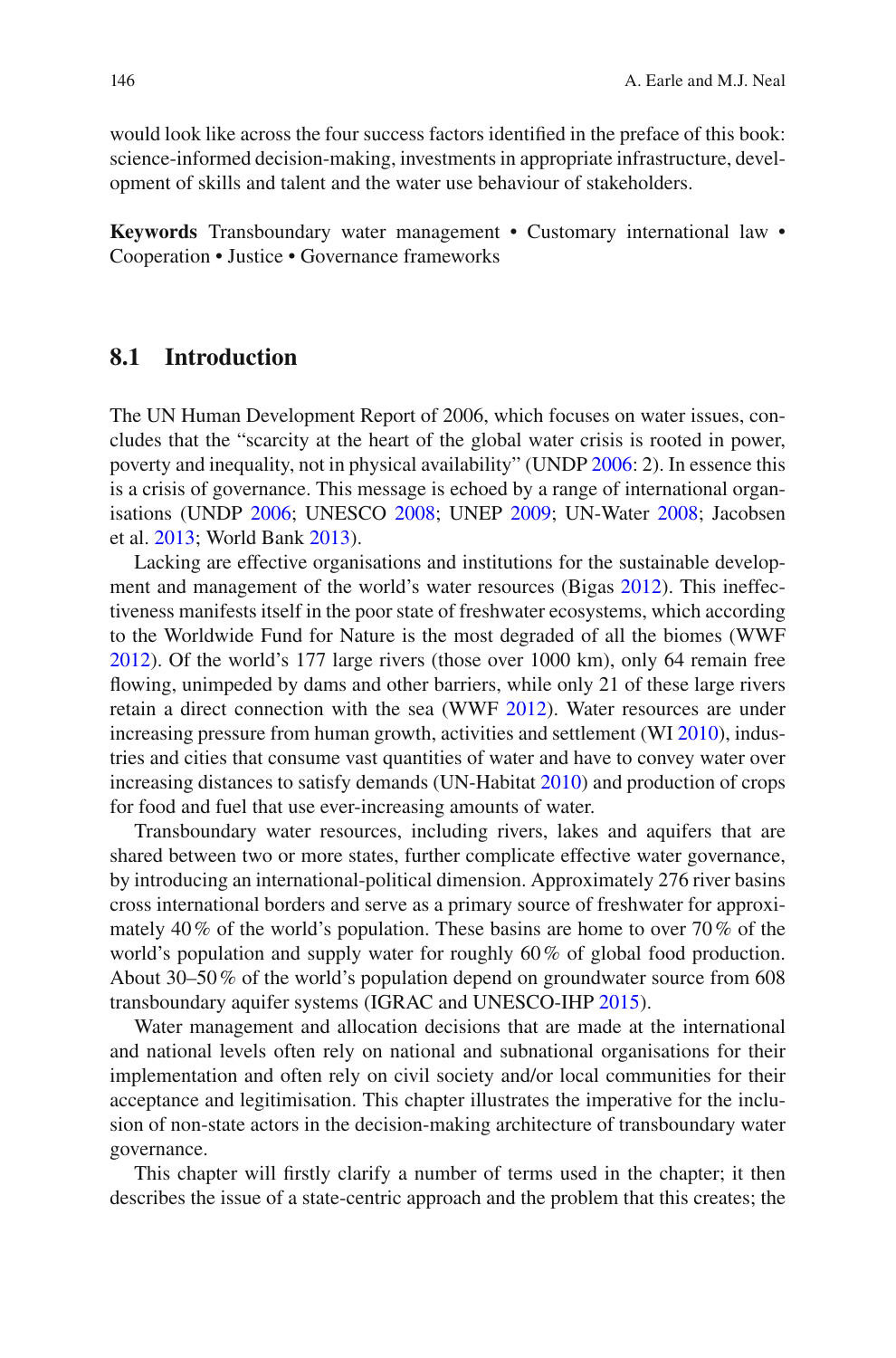concept of multilevel governance is then discussed as a concept that could shed some light on the issue; we then delve into more detail on the organisational structure of transboundary water governance, followed by an exploration of water justice and social inclusion.

# **8.2 Clarifying Terms**

## *8.2.1 Scales and Levels*

There are many definitions of scale and level in the literature, and the terms are often conflated. For the purposes of this chapter, it is useful to distinguish between these two terms. Thus the term scale refers to different ordering systems for space, time, administration and jurisdiction (Ramasar [2014 \)](#page-12-0); and the term level refers to points along a scale which in most cases takes on a spatial unit of analysis, for example, global, basin, state, province and local levels (Gibson et al. [2000](#page-12-0); Cash et al. 2006).

## *8.2.2 Organisations and Institutions*

 The decision-making architecture of transboundary water governance comprises two scales, namely, organisation and institution. In this chapter the definitions from North (1990) are adopted, where institutions are considered "the rules of the game" and include principles, policies, regulations, legislation, conventions, agreements, treaties and social norms and organisations are considered the "players", for example, government departments, non-government organisations, civil society groups, river basin organisations, municipalities and community-based organisations. These organisations and institutions can be explicitly mapped out for each transboundary water issue of interest as a mechanism to develop a deeper understanding of the levels within each scale that comprise this architecture.

# *8.2.3 The Issue: A State-Centric Approach*

 The management of transboundary waters naturally falls within the ambit of the state. The state is the referent level that is entrusted and empowered to make sovereign decisions over the management, use and conservation of these shared waters. In relation to water, state sovereignty is upheld through the existence of a global institutional framework comprised of customary international water law (the norms dictating how states behave), global and regional conventions and bilateral or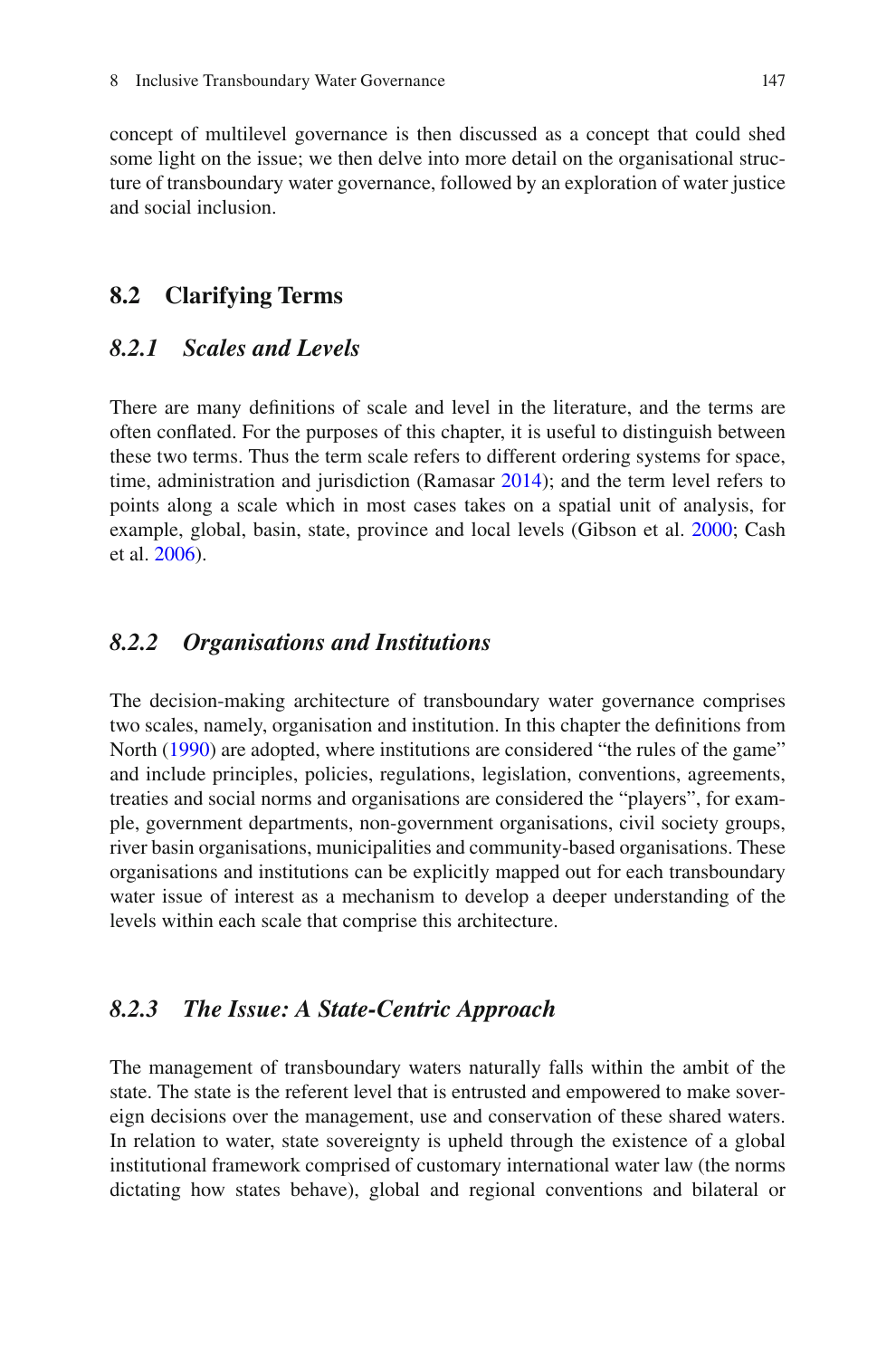multilateral basin-level agreements and treaties. The UN estimates that approximately 3600 joint institutions exist between states to govern transboundary water resources (UN-Water [2013](#page-13-0)).

However, despite the existence of these institutions, the benefits to be expected from international cooperation over transboundary water resources have in most cases not materialised as expected (Earle et al. 2010). Acute, persistent or seemingly intractable problems persist, with ecosystem degradation continuing unabated, joint investments in water infrastructure not materialising and joint management organisations failing to attract significant long-term support from their respective basin states. Despite at least two decades of concerted support by the international development community, the impacts of enhanced interstate cooperation are noticeable through their absence (Earle and Bazilli [2013 \)](#page-12-0). These challenges pose a risk to other interventions seeking to promote development, peace, regional integration, ecosystem protection and poverty eradication in a transboundary context. Coupled with the multiplier effects of climatic change, there exists a real possibility of tensions over water escalating at various levels (Ki-Moon 2007; NATO 2010; OSCE 2010; Department of Defense (DoD) [2010](#page-11-0); NIC [2012](#page-12-0)).

 States at times choose to engage in cooperative processes, while at other times, or indeed in other basins, they do not. In the majority of research efforts on transboundary water governance, states are viewed and analysed as homogeneous units, with an assumption that water resource use and allocation occurring at the national level will cascade down to a broad range of users (Sneddon and Fox [2006](#page-13-0); Hirsch and Jensen 2006; Suhardiman and Giordano [2012](#page-13-0); Reed and Bruyneel [2010](#page-12-0)). The flaw of this assumption is that it omits subnational actors and the role they may play in driving transboundary water governance processes at the national and international level.

## *8.2.4 Connecting the Scales and Levels*

 One thesis that could shed some light on the lack of cooperation over transboundary water resources is that of a multilevel governance approach. Multilevel governance is both a process and a description of governance architecture. It provides a framework for describing the complex interaction and interdependencies between the plethora of "actors" and "rules of the game". An explicit integration of the different levels within the organisational and institutional scales of governance is imperative for effective decisions over transboundary water resources to be made, implemented and accepted (Patrick et al. 2014a).

 Multilevel governance is an arrangement where institutions operate at various levels (e.g. local, regional, state, national, global) with multiple mandates and across different, but overlapping areas. The use of the term governance rather than government reflects the shift in decision-making powers from the state, where a state is a political and geopolitical entity administrated by a government, to non-state actors. The more nuanced understanding of this is not a complete shift in power but rather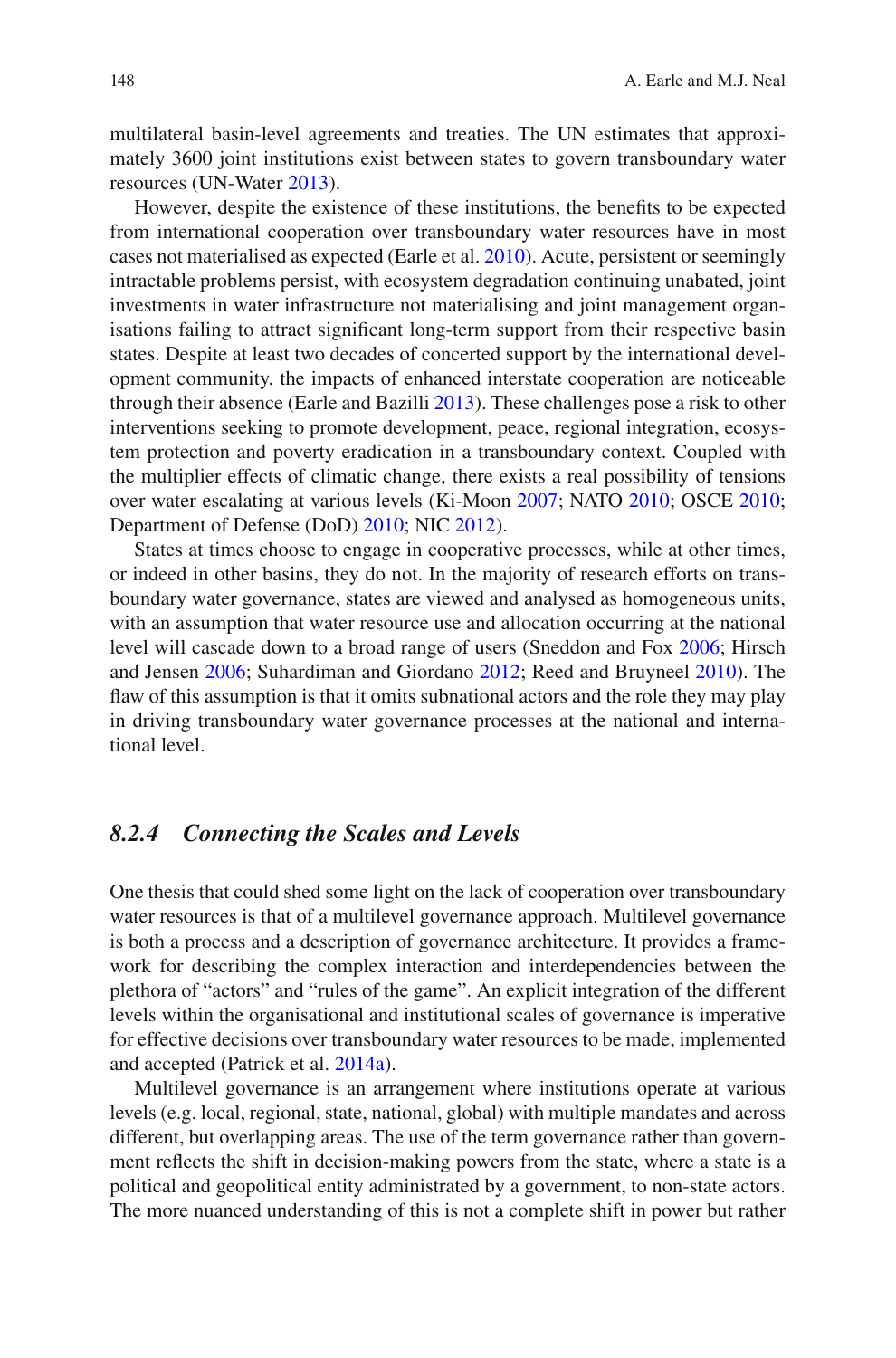a model of collective bundling of organisations that all influence the decisionmaking process (Patrick et al. 2014b). The devolution of power to other government actors through a decentralised state model also adds to this new collective governance model. The sharing between different actors of the role of institutional development, institutional formulation, institutional implementation and institutional regulation and monitoring add a further layer of complexity to our understanding of governance.

 Multilevel governance is a network arrangement of institutions that can cooperate to successfully manage common pool resources such as water. Some of these institutions may be initiated to manage specific aspects of natural resource management such as water allocation, or they may be of a more general nature where water allocation is one aspect of a bigger portfolio. Each institution is essentially independent of the other, although some may be nested, where the scope of authority is superseded by the next higher level or they may form an autonomous network of institutions with overlapping goals and policy objectives (Ostrom 1996). Suhardiman and Giordano  $(2012: 304)$  contend that the distinctions between what constitutes a state and a non-state actor have become blurred, with overlap between these groups due to partnerships being formed as well as a movement of individuals between these groups. This leads state and non-state actors to develop "nested institutional structures" which manage resources at various levels of scale.

 A multilevel institutional arrangement could distribute resources and capacities in such a way that any "perverse incentive and information problems at one level are offset to some extent by the positive incentives and information capabilities for actors at other levels" (Andersson and Ostrom [2008](#page-11-0): 73) and that this arrangement will achieve better water management outcomes than either a completely decentral-ised or centralised institutional structure (Patrick et al. [2014a](#page-12-0)).

 There are various costs associated with a multilevel governance arrangement such as production, administration and bureaucratic costs (McGinnis [2005](#page-12-0)) that might exclude it as the most appropriate organisational arrangement for all problems and goals. It is, however, an appealing concept as it does not prescribe a specific blueprint governance model (Andersson and Ostrom  $2008$ ), and thus it can accommodate contextual issues and differences and make use of existing institutional and organisational structures. It is a system that also acknowledges the dynamic nature of water resource governance and is thus more adaptive and responsive to issues that arise at different levels and encourages a cooperative approach to addressing water management issues.

## *8.2.5 A Closer Look at Organisational Structure*

Earle et al. (2010) propose that transboundary water resources can provide an opportunity to contribute to regional development and peace if the organisational capacity exists to manage them cooperatively. They propose a conceptualisation of this organisational framework as consisting of three interrelated communities of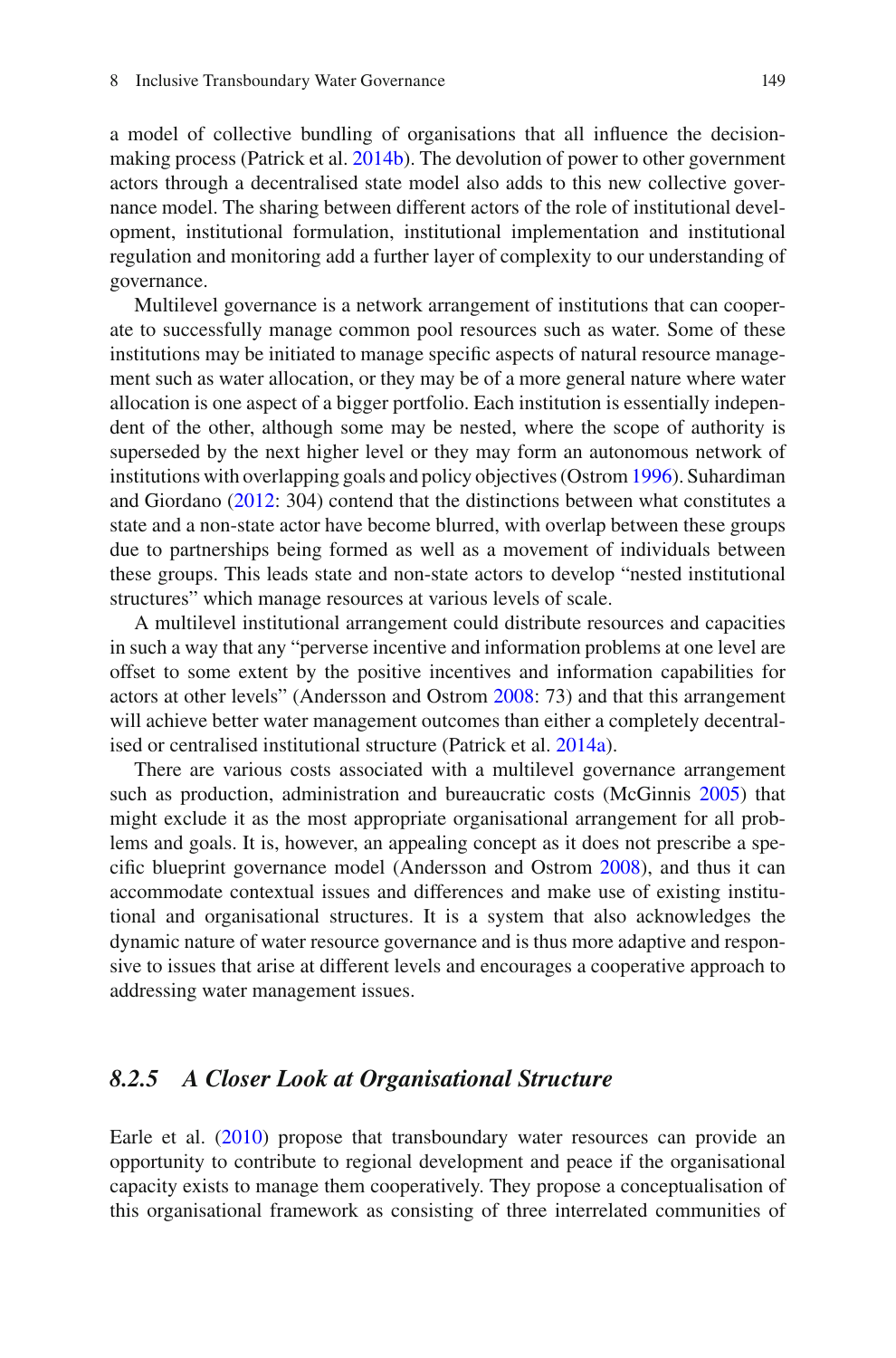

**Fig. 8.1** The cogs within the organisational scale of transboundary water governance (Earle et al. 2010)

actors. They comprise the water management community (including water users from civil society and the private sector and water managers from governmental departments or agencies), international community (external to the basin actors such as researchers and development partners) and politicians in the basin states (see Fig.  $8.1$ ).

These three communities interact in a variety of ways, influencing each other and learning from each other; however, the overall pace and direction of transboundary water governance processes is set by the politicians (as representatives of the central state). These communities are not heterogeneous; their components are exposed to a range of pressures and power dynamics operating at various levels, some within the water sector and some from outside. The nuances of pressures and power relations at a variety of levels need to be better understood if transboundary waters are not to become a source of conflict or countries remain trapped in a state of "negative" peace" – merely the absence of war (Earle et al. [2010](#page-12-0)).

 Interested groups operate at a variety of levels and often place pressure on politicians to provide them with access to resources, jobs or other services, in so doing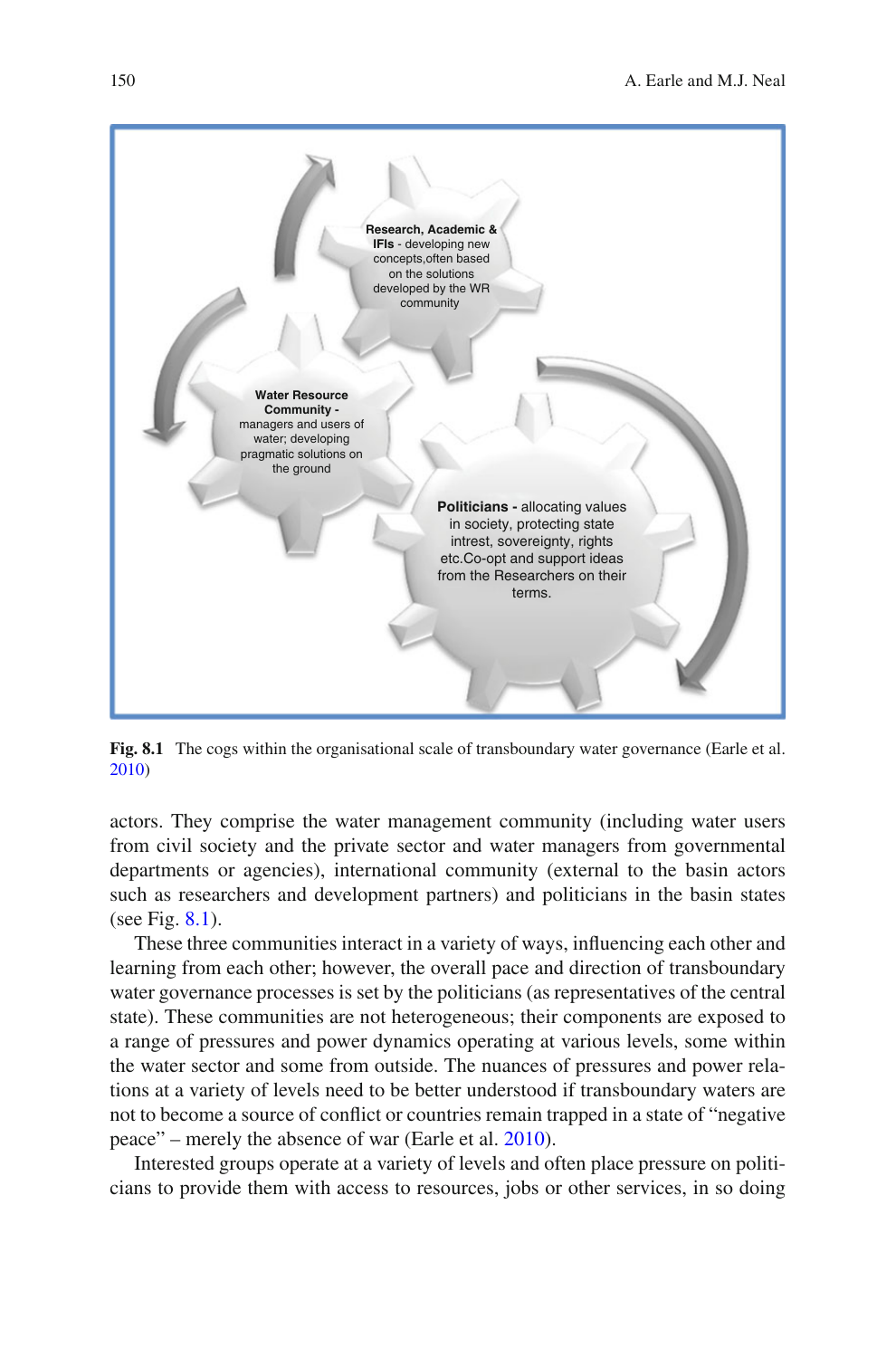influencing the actions of these politicians at the international level (Earle 2013). The politicians in turn have final say over the international water management regimes which they are willing to commit their respective country to; if there is the perception amongst local-level stakeholders that entering into an international agreement will negatively impact their access to water resources, then there is great pressure placed on politicians not to proceed with such an action. Thus states, as represented by politicians, are not the only actors possessing agency; they are but part of a range of actors that play a role in water governance frameworks (Earle et al. 2010). By better understanding the interests of these non-state actors, it may be possible to better understand some of the choices articulated by states at the international level (Earle and Bazilli [2013](#page-12-0); Earle et al. [2015](#page-12-0)).

### **8.3 Driving the Cogs**

# *8.3.1 Power*

 Issues around power become paramount at this point – with various subnational actors possessing better access to political decision-makers than others. As a result of what Allan and Mirumachi  $(2010)$  refer to as the "hydraulic mission" approach to managing and developing water resources, the primary actors in TWM processes have been states – represented by technical, economic and political elites operating in what generally gets termed "the national interest". Left out are the local communities relying on the resource directly: the water users, poor, women and other important groups. Instruments such as the UN Watercourses Convention of 1997 make an effort of presenting an attempt at an inclusive stakeholder approach – through asserting the importance of the "no-harm rule" and the "equitable share approach". However, it lands up supporting the status quo through the omission of any reference to stakeholder issues or participation mechanisms. Likewise, regional transboundary laws such as the UNECE Convention on the Protection and Use of Transboundary Watercourses and International Lakes and the SADC Protocol on Shared Watercourses are found to be silent on issues related to stakeholder partici-pation and gender (Earle and Bazilli [2013](#page-12-0)).

## *8.3.2 Reframing Issues Across Levels*

 National interests and socio-economic imperatives drive the political agenda of individual nation-states. The uptake of transboundary water management and cooperation efforts could be greatly improved by reframing them in the national interest. The same can be said about human security needs. What mechanisms of reframing can be adopted by international- and local-level issues to align them more with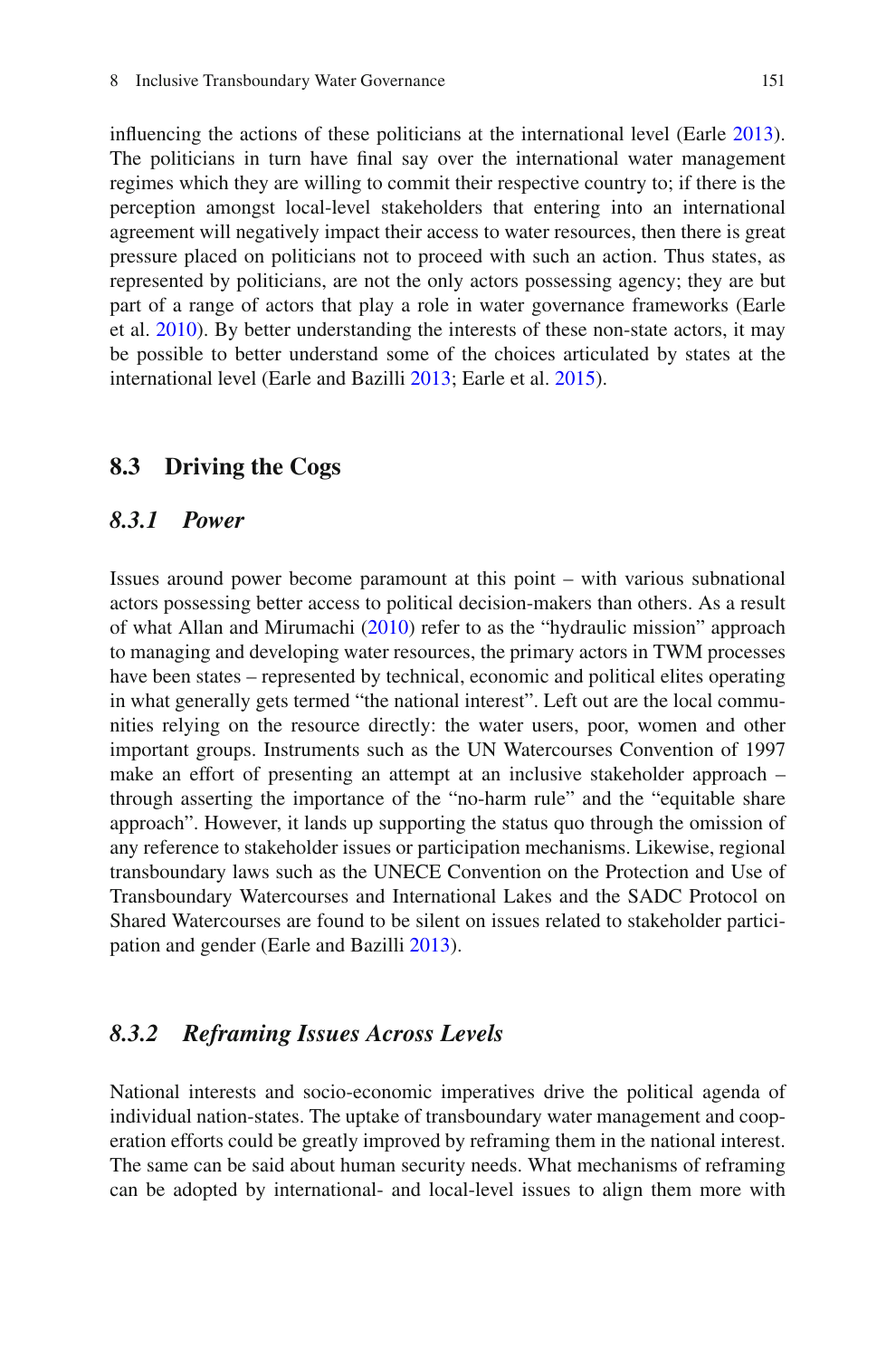national interests? What compliance and implementation mechanisms of national interest priorities can be utilised to improve human and water security? We need to understand better how knowledge on regional water resources can more effectively feed into decision-making at different scales. We need to demonstrate how existing knowledge can add value. This is not only knowledge of biophysical systems but the political processes that drive choices and trade-offs. Can we reframe the "duty to cooperate" outlined in the UN Charter to move beyond state actors and identify a role of non-state actors?

## *8.3.3 Shifting Power Dynamics*

#### **8.3.3.1 Municipal to National to International**

 Cities are powerful actors since the majority of the earth's population today live in urban areas, making cities important drivers of water resource management processes (UN-Habitat 2010; Earle 2013). While municipal water use in most countries is a small portion of overall water use, it commands a high assurance of supply due to economic and political influence, placing cities in a strong position to compete for water resources across increasing distances. The quest for urban water security includes the provision of services directly related to water resources, such as electricity generated from hydropower, on international transboundary water management processes.

 Cities have driven several transboundary water governance processes, accessing central state politicians through a variety of mechanisms, some explicit and others not. In a study unpacking the role of cities on transboundary water processes, Earle  $(2013)$  contends that cities influence the agenda in transboundary water governance in three main ways: (1) their increased capacity to pay for water resources (in comparison with rural water users) means that they can harness large-scale water transfers for their use;  $(2)$  via their need for electricity and other services (such as flood protection) where cities are dependent on water resources; and (3) the need for their politicians to secure a political power base in the rural areas. For example, cities such as Johannesburg, Amman, Windhoek, Lusaka, Bangkok and Cairo have all played a driving role in the development of water resources or the evolution of water management institutions in the international transboundary basins around them. This can in cases lead to increased cooperation, where the water-related needs of cities have led to the development of new laws, institutions and collaborative infrastructure projects. However, this same thirst can lead to increasing water stress in the basin as well as neighbouring basins, possibly resulting in conflict at the interstate level. Further investigation is required to determine how the water-related needs of cities are articulated at the national level. Most likely it is not through any one channel or mechanism, but rather a range of actors that reflect the needs of cities and (mostly independent of one another) motivate national governments to take up specific initiatives at the transboundary water level.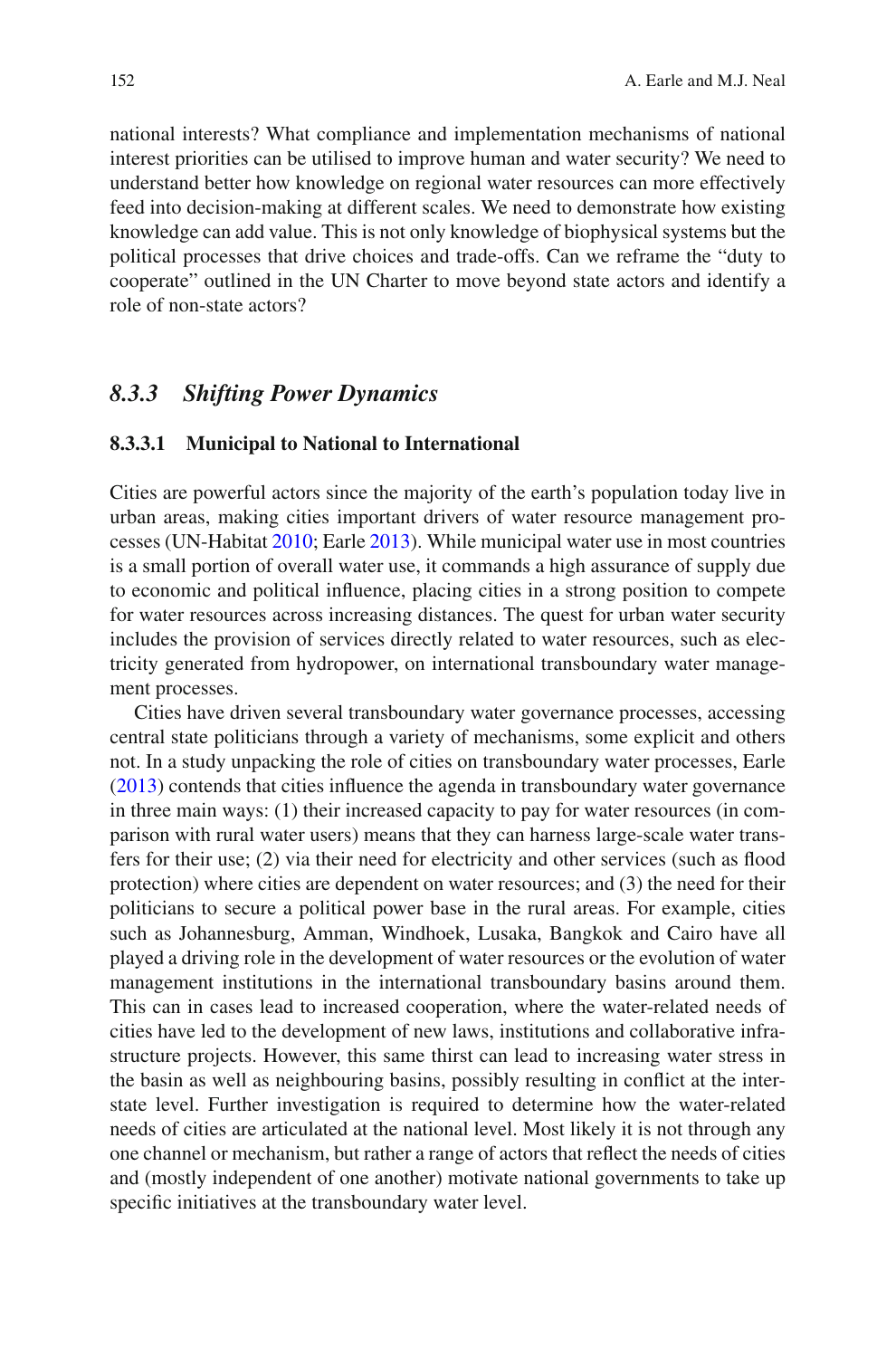Generally it is found that the role of cities in transboundary water processes is not often considered in research on transboundary water, making it important to reach a better understanding of this interaction (Earle [2013](#page-12-0)). By better understanding this role, light is shed on the "black box" of interstate interactions around transboundary water. Data and records of city-level planning and policies on water resources are, arguably, more accessible to researchers than the records of interstate negotiation and policy processes on transboundary watercourses.

#### **8.3.3.2 International Interests over Local Interests**

 International agreements or treaties are often used to codify water-sharing arrangements between sovereign states, but there have been some cases where local communities have been disproportionally burdened with some of the negative outcomes of decisions made at the international level. This is illustrated by way of example by the Lesotho Highlands Water Project, an international water-sharing project between Lesotho and South Africa. South Africa pays royalties to Lesotho for water transferred to its economic hub, and Lesotho receives hydropower electricity for its domestic use. The treaty signed between Lesotho and South Africa is considered by some as an example of good practice (Haas et al. [2010 \)](#page-12-0). However, the infrastructure involved in this interbasin transfer and hydropower scheme includes large dam development which has had significant negative impacts on the long-term ability of the affected local communities within Lesotho to maintain their livelihoods even though they received monetary compensation or were resettled (Mokorosi and Van der Zaag [2007](#page-12-0)). This example illustrates that decisions that are sometimes considered good practice at one level (in this case at the international level between South Africa and Lesotho) do not necessarily translate to positive outcomes at other levels (in this case at the local community level within Lesotho).

#### **8.3.3.3 International Interests over National Interests**

 The state is treated as a "black box" with little possibility of gaining an insider's point of view. This approach has been challenged by Hirsch and Jensen (2006) in their study on national interests in the Mekong River basin where they contend that the working assumption of the international partners supporting cooperative management structures of the Mekong River Commission (MRC) has been that the respective riparian governments represent the collective interests of the states (Hirsch and Jensen  $2006$ ). They find a wide range of interests which are not easily reducible to "the national interest", the result being that MRC institutional processes are not implemented at national level – due to the lack of support within riparian countries. At best this represents a waste of taxpayers' money from the countries supporting the development of the MRC; at worst it opens the possibility for specific interested groups in the basin to dominate the agenda and promote approaches which legitimise their objectives and standing. Appeals to the "national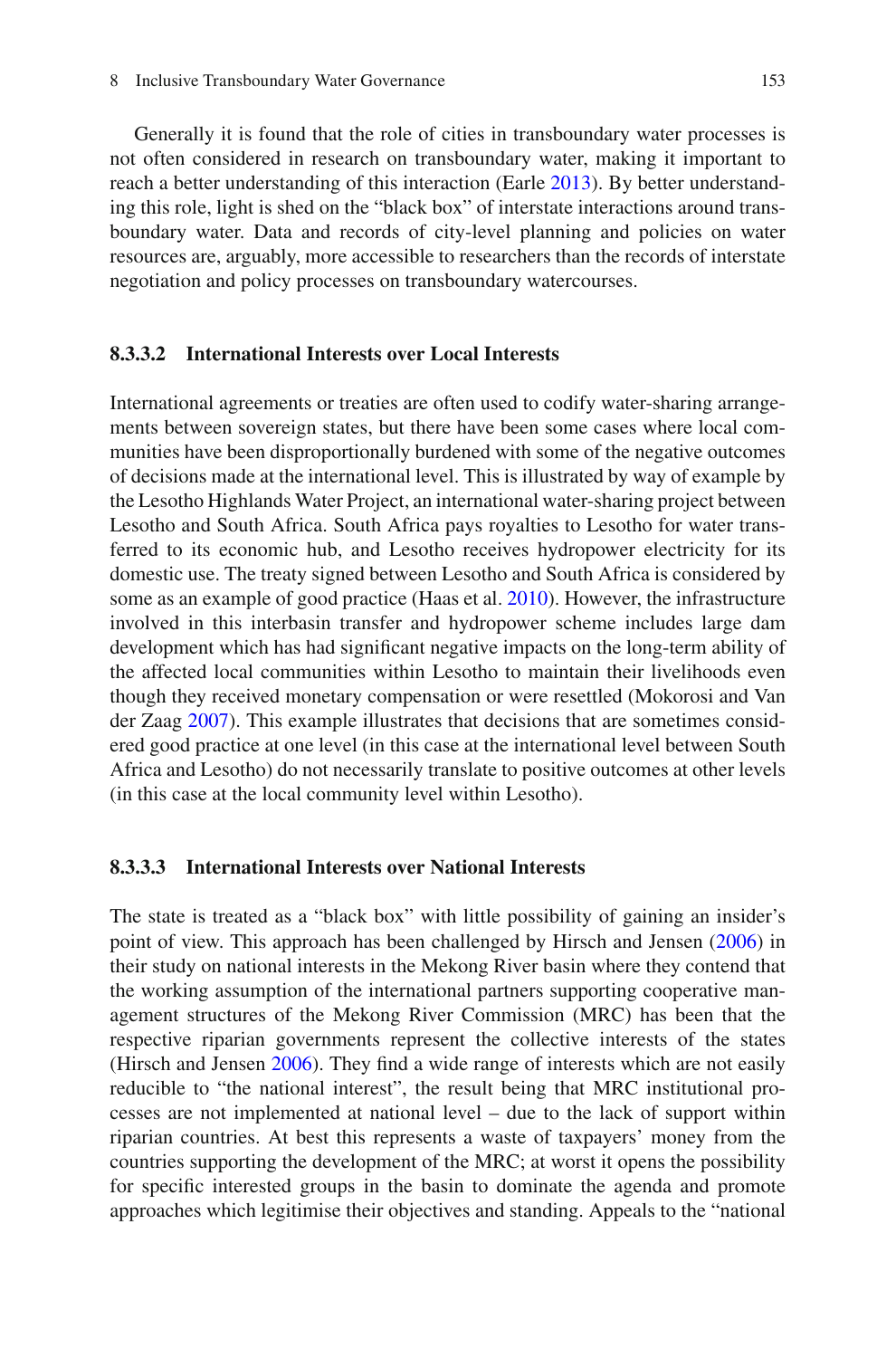interest" in doing so become a "discursive strategy often invoked to legitimise large infrastructure projects whose environmental and social consequences may in fact be quite disastrous" (Hirsch and Jensen 2006: xviii). Put another way, "by virtue of their invocations of sovereignty and overarching concern with cooperation among riparian states over a highly abstracted notion of "water resource", they are necessarily oblivious to environmental conflicts involving non-state actors" (Sneddon and Fox 2006: 197).

# *8.3.4 Tracking Water Diplomacy*

Water diplomacy is a process that enables countries to prevent, resolve or manage conflicts and negotiate arrangements or agreements on the allocation and management of international water resources. It is a dynamic process that seeks to develop reasonable, sustainable and peaceful solutions to water allocation and management while promoting or influencing regional cooperation and collaboration. Water diplomacy can open up the cooperation dialogue to multiple stakeholders, including municipalities, provinces and civil society. Water diplomacy necessarily involves a suite of skill sets, with hydrologists, lawyers and political scientists sharing the negotiation table with diplomats and decision-makers.

 Tensions over shared water resources are cross-cutting and often lie at the heart of national security priorities with close linkages to a wider set of economic, social and geopolitical issues (Patrick et al.  $2014a$ ). At the international level, tensions over water resources can impact negatively on regional development, dampen resilience to climate change and raise the risk of geopolitical instability. Conventionally, diplomacy is seen as high-level interaction and dialogue between nation-states. Diplomacy is now defined according to various levels and can be categorised into Track I, II and III diplomacy. These different tracks vary in terms of degree of official (Track I) vs. unofficial dialogue (Track II); actors in the dialogue, high-level political and military leaders (Track I) vs. individuals and private groups (Track III); and the purpose of the dialogue: peace talks (Track I), sharing of ideas that inform the official process (Track II) and empowerment of individuals and communities to participate in the negotiation process (Track III) (Snodderly 2011).

# *8.3.5 Striving for Water Justice and Social Inclusion*

 Water allocation and management decisions made at one level, for example, the diplomatic or international level, *should* translate into socially and environmentally acceptable outcomes at the local level. What do we mean by acceptable and how do we measure improvements in water and human security? How can local-level processes and issues translate into national and international-political imperatives for peace and cooperation? Can we identify good practices of transboundary water and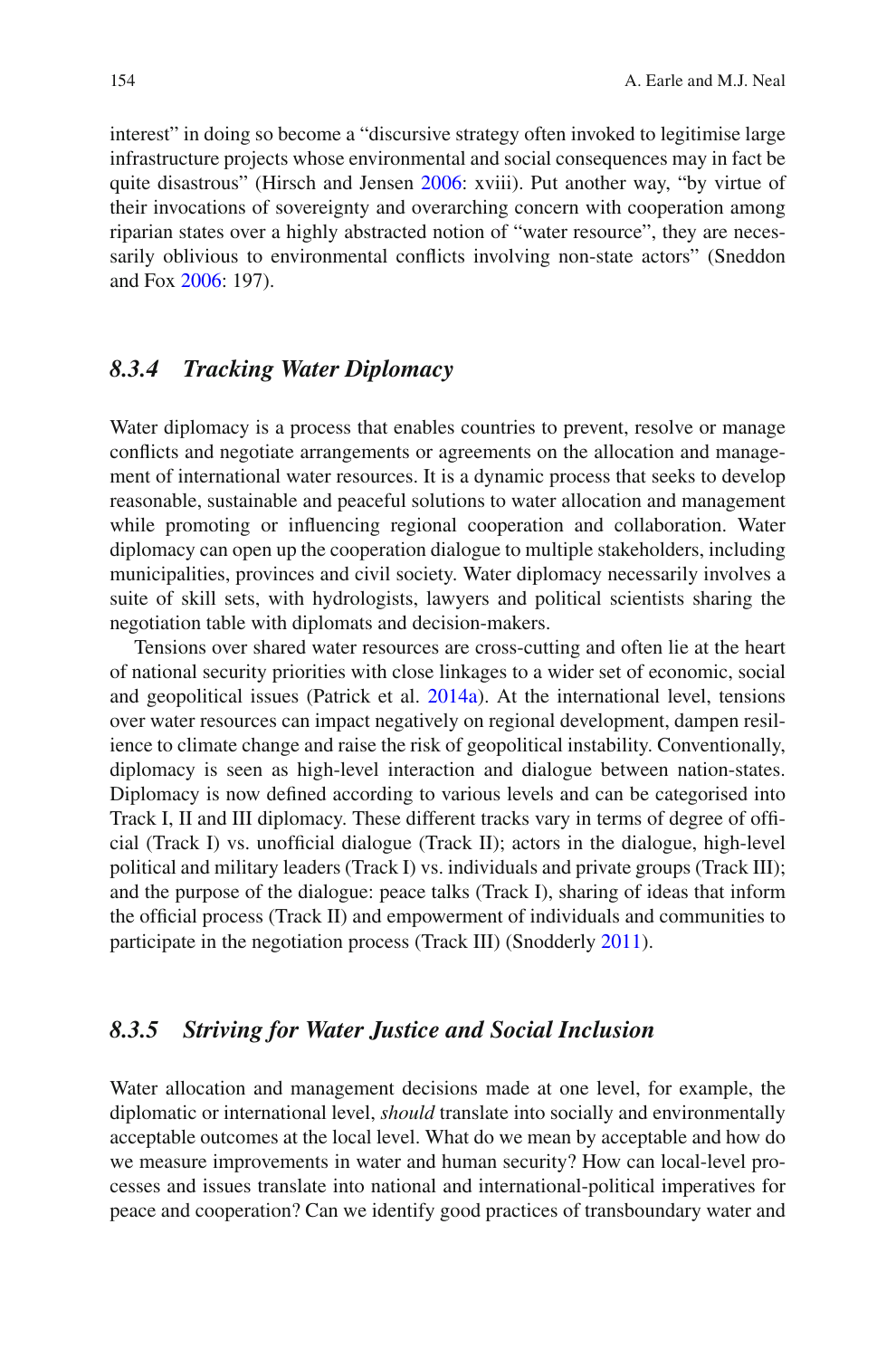benefit sharing that contribute to human security? Are there explanatory variables for cooperation and conflict that can be drawn from the social sciences? For example, justice, ethics, faith and customs and spirituality are all in some way connected and influence human security. Are there underlying values and philosophies that can act as a catalyst for peace or conflict resolution or require incorporation into water diplomacy efforts?

 Reframing a problem, a solution or a system can be used as a means of including or excluding certain actors, perspectives and processes (Kurtz [2003](#page-12-0) ; Van Lieshout et al. [2011](#page-13-0) ). This process of inclusion and exclusion has also been examined in the justice literature, primarily by Susan Opotow. She explores it in the context of environmental conflicts and has termed it the *scope of justice* (Opotow and Weiss 2000). The scope of justice, also known as the scope of moral exclusion, has been defined as the psychological boundary for fairness (Opotow and Weiss 2000) or the bound-ary within which justice is perceived to be relevant (Patrick et al. [2014a](#page-12-0)). Principles of justice govern our conduct towards those within our scope of justice, while moral exclusion rationalises the denial of those outside our scope of justice (Opotow and Weiss 2000) and thus enables and justifies the application of justice principles in an inconsistent or even in an unjust manner.

By obtaining a better understanding of the way in which non-state actors influence transboundary water management, or are excluded from these processes, it is possible to gain access to what Allan and Mirumachi  $(2010: 25)$  refer to as the "world of disappeared hydropolitics". In situations of water scarcity, relations between states over water resources become politicised and possibly securitised, leading to decision-making disappearing from public view; researchers are not privy to the discussions and decision-making processes between central states, but by analysing some of the non-state actors and their interests (which are usually more openly stated), it is possible to gain an insight into some of the hidden practices of states.

 Tensions also exist between international justice and social justice. The development of theories of social justice has predominately focused on or assumed the state level rather than the international level (Cole and Schroeder [2004](#page-11-0)) and has resulted in much discussion about which should take precedence. The debate centres on whether international justice is only about relations between states or whether it is between people throughout the globe. This discussion is becoming more and more relevant with the globalisation of industry and commerce, and the development of supranational level organisations, and is a concern when discussing issues of justice within and between supranational entities, such as the European Union, and individual persons whose claims for justice are largely confined to state structures. As it stands, issues of social justice at the local level as well as issues of social justice at the global level are seen as the responsibility of the state (Cole and Schroeder [2004](#page-11-0) ); it is therefore an entity that matters for social justice.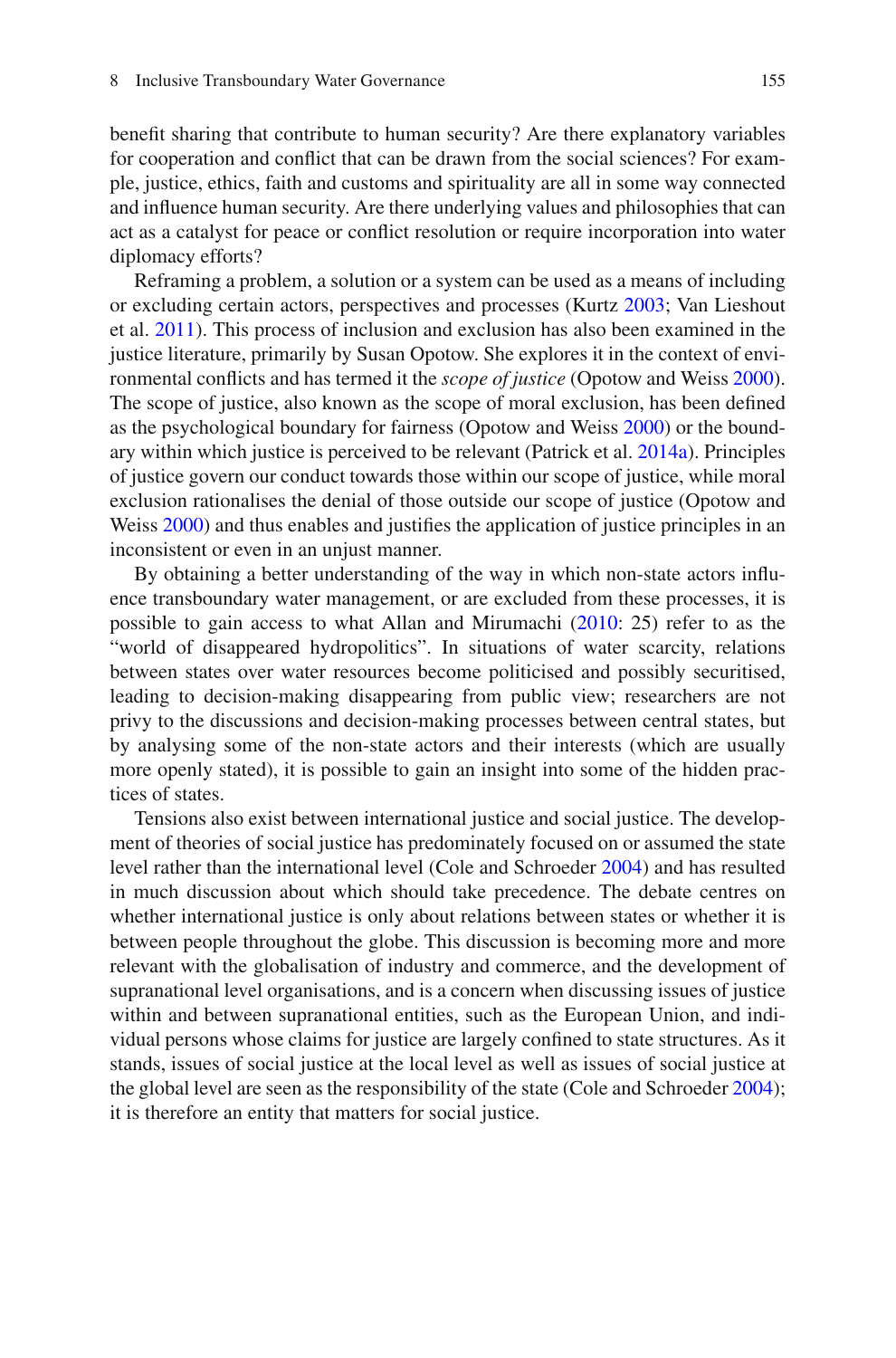# <span id="page-11-0"></span>**8.4 Conclusion**

 In their article on process-based approaches to researching transboundary water management, Suhardiman and Giordano (2012: 305) highlight the need to "better understand transboundary decision making processes, and how these processes are shaped by different actors' interests, strategies, and access to resources within multiple governance levels and domains". By gaining more insight into their roles as well as the way in which they are excluded from these processes, it should be possible to carry out a more effective analysis of the actions and positions adopted at a state level regarding transboundary water management.

 The good governance of water resources is an integral part of promoting sustainable development globally (OECD [2012 \)](#page-12-0). What is needed is a governance paradigm that opens the decision-making arena to non-state actors, all in support of the national governments and their respective mandates. The rationale behind many international interventions to improve transboundary water governance is that the state is the prime actor amongst a range of other actors because they hold the main decision-making power. This has meant that the role of non-(central) state actors in transboundary water management has typically been under-researched (Suhardiman and Giordano  $2012$ ), producing only a partial picture of the full governance landscape.

 The complexity of collaborative management institutions between countries, as well as the range of stakeholders within these countries (and the need for equitable and just allocation of resources between them), presents an opportunity to contribute to regional development objectives, provided that timely and well-structured institutions are put in place to avoid and mitigate the possibility of disputes developing into conflict (Earle et al. 2010). All this needs to take place with due recognition of the probable impacts of climate change, with effective policies developed and implemented across all levels to mitigate as well as adapt to these adverse impacts.

# **References**

- Allan, J. A., & Mirumachi, N. (2010). Why negotiate? Asymmetric endowments, asymmetric power and the invisible nexus of water, trade and power that brings apparent water security. In A. Earle, A. Jägerskog, & J. Öjendal (Eds.), *Transboundary water management – Principles and practice* . London: Earthscan.
- Andersson, K. P., & Ostrom, E. (2008). Analyzing decentralized resource regimes from a polycentric perspective. *Policy Sciences* , *41* (1), 71–93. <http://www.jstor.org/stable/25474353>
- Bigas, H. (Ed.). (2012). *The global water crisis: Addressing an urgent security issue* . Papers for the InterAction Council, 2011–2012, UNU-INWEH, Hamilton, Canada.
- Cash, D. W., Adger, W. N., Berkes, F., Garden, P., Lebel, L., Olsson, P., Pritchard, L., & Young, O. (2006). Scale and cross-scale dynamics: Governance and information in a multilevel world. *Ecology and Society, 11* (2), 8.

Cole, P., & Schroeder, D. (2004). Justice beyond borders. *Res Publica, 10*(2), 107-113.

 Department of Defense. (2010). *Quadrennial defense review (QDR) report* . Washington, DC: Department of Defense (DoD).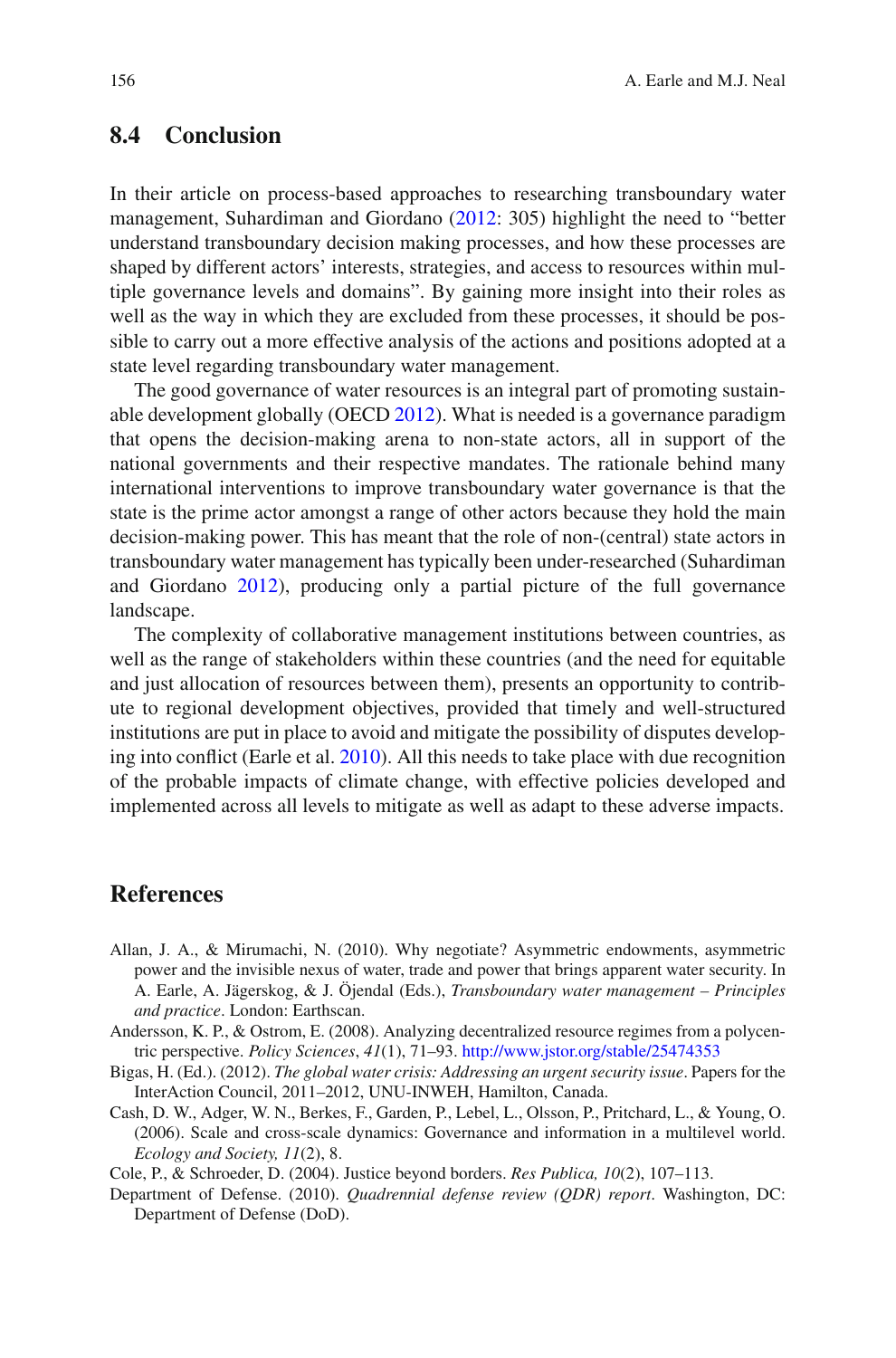- <span id="page-12-0"></span> Earle, A. (2013). The role of cities as drivers of international transboundary water management processes. In B. A. Lankford, K. Bakker, M. Zeitoun, & D. Conway (Eds.), *Water security: Principles, perspectives and practices* . London: Earthscan.
- Earle, A., & Bazilli, S. (2013). A gendered critique of transboundary water management. *Feminist Review* , *103* (Special Edition on Water), 99–119. Palgrave Macmillan.
- Earle, A., Jägerskog, A., & Öjendal, J. (2010). *Transboundary water management Principles and practice* . London: Earthscan.
- Earle, A., Cascao, A. E., Hansson, S., Jägerskog, A., Swain, A., & Öjendal, J. (2015). *Transboundary water management and the climate change debate* . London: Routledge.
- Gibson, C. C., Ostrom, E., & Ahn, T. K. (2000). The concept of scale and the human dimensions of global change: A survey. *Ecological Economics, 32* , 217–239.
- Haas, J. M., Mazzei, L., & O'Leary, D. T. (2010). *Lesotho highlands water project: Communication practices for governance and sustainability improvement* (World Bank Working Papers). Herndon: World Bank Publications.
- Hirsch, P., & Jensen, K. M. (2006). *National interests and transboundary water governance in the Mekong* (Draft report). Sydney: Australian Mekong Resource Centre (AMRC).
- IGRAC, & UNESCO-IHP. (2015). *Guidelines for multi-disciplinary assessment of transboundary aquifers – Draft version* . Delft: IGRAC Publications.
- Jacobsen, M., Webster, M., & Vairavamoorthy, K. (2013). *The future of water in African cities: Why waste water?* Washington, DC: The World Bank.
- Ki-Moon, B. (2007, September 14). What I saw in Darfur. *Washington Post* , p. A13.
- Kurtz, H. E. (2003). Scale frames and counter-scale frames: Constructing the problem of environmental justice. *Political Geography, 22* , 887–916.
- McGinnis, M. D. (2005). *Costs and challenges of polycentric governance* . Workshop on analysing problems of polycentric governance in the growing EU, Humboldt University, Berlin.
- Mokorosi, P. S., & Van der Zaag, P. (2007). Can local people also gain from benefi t sharing in water resources management? Experiences from dam development in the Orange-Senqu River Basin. *Physics and Chemistry of the Earth, 32* , 1322–1329.
- NATO. (2010). *NATO 2020: Assured security; Dynamic engagement* . [http://www.nato.int/cps/en/](http://www.nato.int/cps/en/natolive/official_texts_63654.htm?selectedLocale=en#p1) natolive/official\_texts\_63654.htm?selectedLocale=en#p1. Accessed 2 Nov 2011.
- NIC. (2012). *Global water security: Intelligence community assessment* . Washington, DC: National Intelligence Council.
- North, D. C. (1990). *Institutions, institutional change and economic performance* . Cambridge: Cambridge University Press.
- OECD. (2012). *Condition for success 1 "good governance"* . Paris: Organisation for Economic Cooperation and Development (OECD).
- Opotow, S., & Weiss, L. (2000). Denial and the process of moral exclusion in environmental conflict. *Journal of Social Issues*, 56(3), 475-490.
- OSCE. (2010). *Shifting bases, shifting perils: A scoping study on security implications of climate change in the OSCE region* . Organisation for Security and Co-operation in Europe, Vienna, Austria.<http://www.osce.org/eea/78357>. Accessed 2 Nov 2011.
- Ostrom, E. (1996). Crossing the great divide: Coproduction, synergy and development. *World Development, 24* (6), 1073–1087.
- Patrick, M. J., Syme, G. J., & Horwitz, P. (2014a). How reframing a water management issue across scales and levels impacts on perceptions of justice and injustice. *Journal of Hydrology, 519* , 2475–2482.
- Patrick, M. J., Komakech, H., Mirumachi, N., Moosa, P. A., Salame, L., Shubber, Z., Van der Zaag, P., & Wolf, A. T. (2014b). Building bridges between the sciences and the arts of water cooperation – Reflections. *Aquatic Procedia*, 2, 48–54.
- Ramasar, V. (2014). *Fluid governance: Scalar politics in the South African waterscape* . PhD thesis, Lund University, Lund, Sweden.
- Reed, M. G., & Bruyneel, S. (2010). Rescaling environmental governance, rethinking the state: A three-dimensional review. *Progress in Human Geography, 34* (5), 646–653.